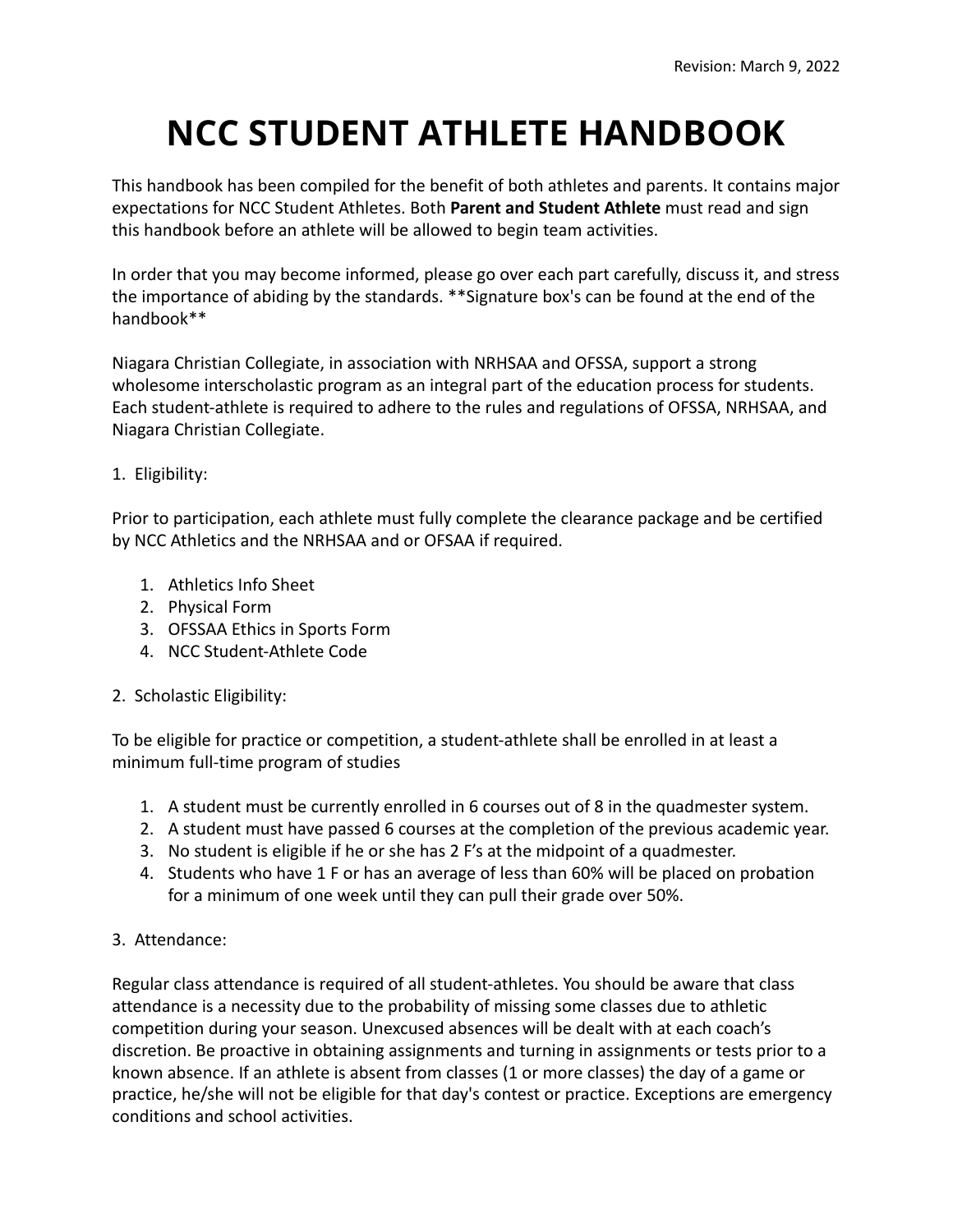# 4. Drop or Removal:

ALL ATHLETES, AFTER THE FIRST TWO WEEKS OF THE SEASON, ARE EXPECTED TO REMAIN ON THE TEAM UNTIL THE END OF THE SEASON.

If an athlete quits or is removed from the team for academic or disciplinary reasons he or she;

- 1. Cannot participate on any other NCC sports team in that calendar year. (Ex. Fall sport quits. Not eligible to participate until spring sports. Would miss winter sports season)
- 2. Must notify, in writing, the head coach and AD of their intention to leave the team.
- 3. Must return all equipment to the Athletic Director within 48 hours of roster removal.
- 4. Must meet with the Athletic Director within 48 hours of roster removal.

Should an athlete not meet with the AD, or return equipment, they will not be able to participate in any NCC athletics program for one full calendar year.

A coach may drop athletes after the deadline if he or she feels justified to do so. This decision must get the approval of the Athletic Director and the Student-Athlete would not be subject to the above conditions so long as the removal was not for academic or disciplinary reasons.

# 5. Academic Dishonesty:

Dishonesty of any kind is not an expected value of an NCC student-athlete. Any student who assists or partakes in any form of dishonesty, including any academic dishonesty, shall become immediately ineligible for practice or competition until said student meets with the NCC Administration and Athletic Director. Further suspensions may be possible as a result.

# 6. Equipment & Uniforms:

Athletes shall assume responsibility for all athletic uniforms and equipment issued to them and are expected to maintain the quality of the equipment in their possession. Any lost or damaged equipment/uniforms will result in the athlete becoming ineligible to participate in other sports until the items are returned or financially reimbursed. Proper care of the equipment is in keeping with the scriptural guideline to be good stewards of that which God has provided.

SECTION 7.02 EQUIPMENT BORROWING AND FACILITY USE Equipment may be borrowed from the Workout Centre and used in the gymnasium providing it is not booked. Students are to be advised that any abuse of equipment and/or facilities is a criminal offense and may be captured on camera.

# 7. Transportation:

All participants must ride to and from all school-related athletic events in transportation provided by NCC. Students may be released to their parents only if the coach has a signed transportation approval form from the AD. Transportation requests can be submitted to the Athletic Director for approval 24 hours prior to the event date. Requests may or may not be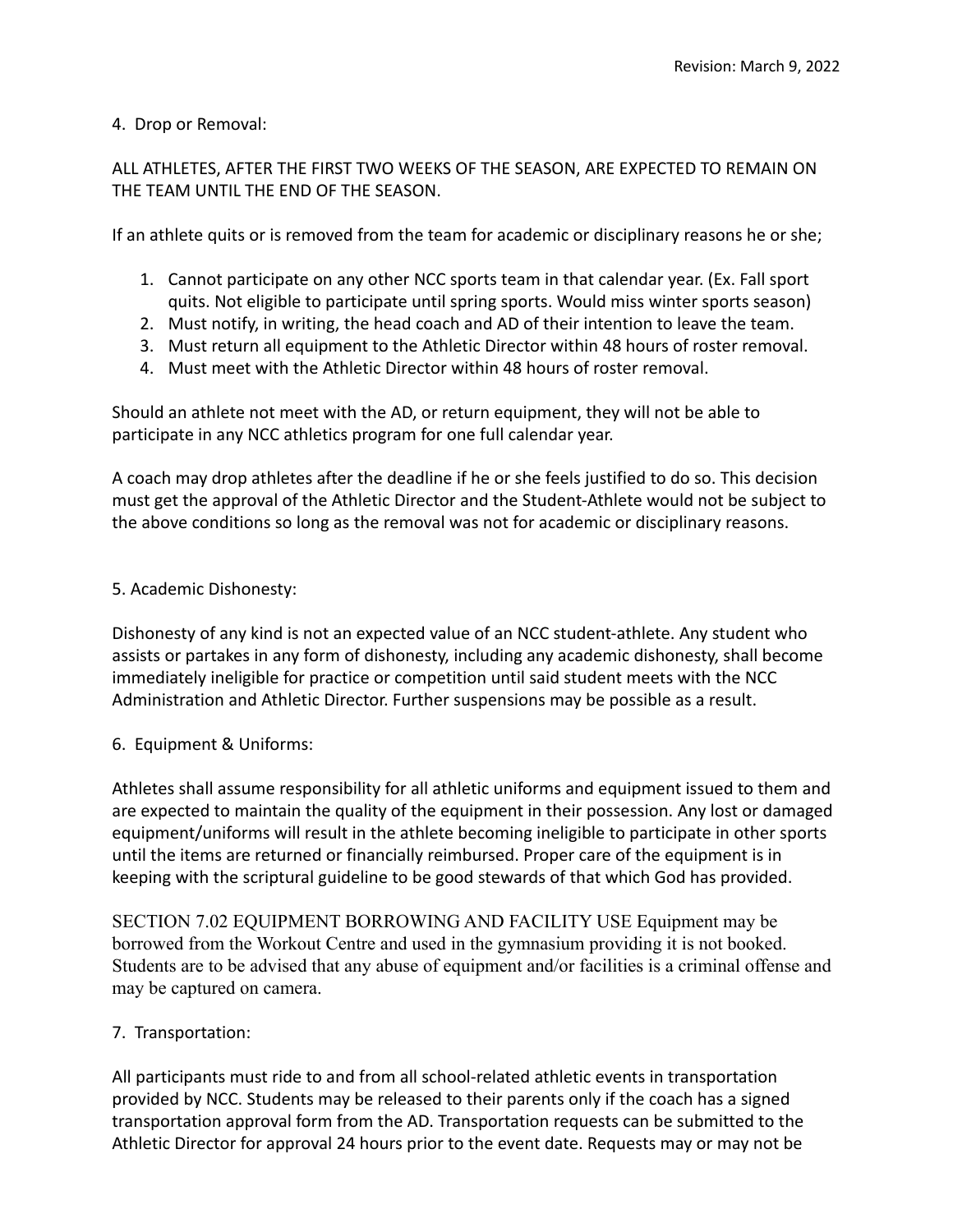approved. Transportation Approval Forms can be picked up in the Athletic Directors office anytime. All school vehicles must remain clean. Your stewardship is to ensure that you help maintain a clean environment for the next group using the vehicle. Riding home with your parents does not relieve you from your team responsibility. **See Attachment 1:2**

#### 8. Alcohol, Tobacco, Drugs and Performance Enhancing Substances:

The use or possession of tobacco or tobacco by-products (Vapes, Hookahs etc.), alcohol, drugs or performance-enhancing substances are a threat to the physical, spiritual, and mental well-being of student-athletes and an impediment to the learning process and are strictly prohibited. If a Student-Athlete has been found in use or possession, of any of the above, he/she will be immediately suspended from participation for a minimum of four competitive weeks. Further sanctions will be imposed following the NCC Athletics Disciplinary Board decision.

#### 9. Emergency Treatment Procedures:

If a student-athlete sustains an injury (dental injuries included) because of participation in a supervised NCC practice or contest, he or she should report it immediately to the Coach and Athletic Director.

It will be the student-athletes responsibility to notify the parents regarding their injury unless he/she requires either hospitalization or surgery. The Athletic Director will contact the parents and inform them of the injury should the student-athlete be hospitalized or seriously injured.

#### 10. Anti-Hazing Policy:

Niagara Christian Collegiate Athletics prohibits bullying, hazing, intimidation or threats. Hazing includes, but is not limited to humiliation tactics, forced social isolation, verbal or emotional abuse, forced or excessive consumption of food or liquids, or any activity that requires a student-athlete to engage in illegal activity. I understand that hazing of any type is not permitted in any NCC Athletics sanctioned activity. I will not engage in any of the prohibited conduct. I further understand that it is my responsibility to immediately report any acts of hazing that I become aware of to a coach, the athletic director, a teacher, or an administrator. By signing, I affirm my responsibility to prevent and report hazing. I also understand that any violation of this could result in team and school consequences that could include dismissal from the activity or further disciplinary consequences.

# 11. Behaviour Standards:

The Bible tells us that we are known by our actions (Prov. 20:11). The testimony we communicate far surpasses the win/loss record in importance. Our desire is that others recognize a distinct difference in our athletes, coaches, and spectators -- a difference that points them to Jesus Christ. In conjunction with academics, every athlete is expected to maintain a high standard regarding his/her classroom behaviour. Excessive detentions (more than three) could be a reason to suspend an athlete from competition. Students are responsible for scheduling detentions and serving them in the time frame given.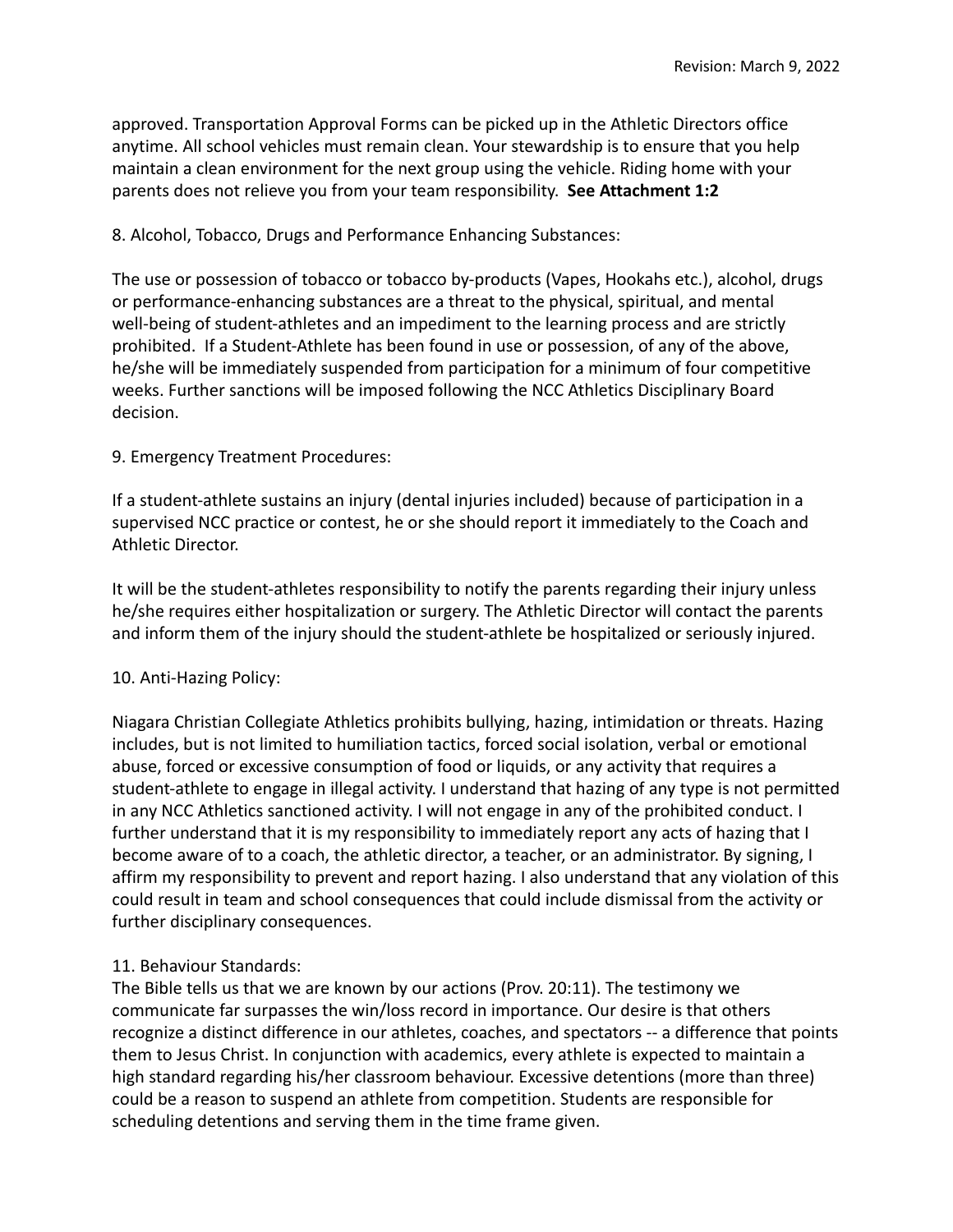All Athletes are expected to display Christ-like character. Negative, disrespectful or non-Christ-like attitudes or actions will not be accepted including;

- 1. Use of foul or vulgar language.
- 2. Using the Lord's name in vain.
- 3. Disrespect to a game/match referee, like arguing or obvious disregard for the referee's authority.
- 4. Willful actions that endanger an opponent.

As student-athletes at NCC, students and coaches must understand their important role in the community. Each student-athlete will be required to participate in a community service project that benefits the community during the school year.

Communication with the Head Coach is paramount to the success of the program and displays behavioural maturity. If an athlete must miss a game or a practice, they must adhere to the communication policies of their respective sport and coach. Failure to adequately communicate with the Head Coach can result in removal from the team.

ACAC SOCIAL MEDIA POLICY The ACAC recognizes the vital importance of participating in online conversations and is committed to ensuring that participation in online social media adheres to ACAC values, policies and procedures as outlined in the ACAC Operating Code. The ACAC respects the right for member institutions, athletes, coaches, athletics department personnel and ACAC staff to use social media tools not only as a form of self‐expression, but also as a means to create further awareness about the ACAC and its participants. It is important that all participants are aware of the implications of engaging in forms of social media and online conversations that reference the ACAC and/or the individual's relationship with the ACAC, members and the ACAC brand. Users are urged to understand the policies and terms of the social media platform being used by reading through the terms and services before posting. The ACAC offers the public service of posting comments and content on a variety of electronic and social media applications although monitoring cannot possibly be conducted without periodic interruption. The ACAC will not pre-screen content, but reserve the right to remove by its sole discretion any content that it considers to be illegal, obscene, defamatory, threatening, invasive of privacy or otherwise injurious or objectionable. 2018-19 The King's University Athlete Handbook 13 Opinions expressed in non-ACAC authorized posts are not necessarily those of the ACAC and its members and the ACAC cannot guarantee the accuracy of such posts. 1. Definitions 1.1. ACAC shall imply all directors, volunteers and staff involved in an official capacity with the ACAC. 1.2. ACAC members shall include ACAC member institutions and encompass all participating student-athletes, coaches, officials and athletics department personnel. 2. The following list includes but is not limited to the activities, terms, messages and/or posting content deemed to be unacceptable: • Vulgarities • Offensive, defamatory, obscene and/or insulting comments • Threats and harassment • Personal attacks • Discriminatory, racist and/or sexist comments • Comments that incite violence and/or hatred • Comments that are clearly irrelevant to the thread and intended solely for provocation • Comments that divulge personal and confidential information that allow for the identification of a person other than the author • Comments that demonstrate a lack of respect towards the ACAC, ACAC representatives, another ACAC member, an administrator, ACAC contractors (e.g. game officials) and/or a moderator; • Posting of pictures and/or videos of parties, drinking, or reckless behaviour while wearing identifiable ACAC and/or ACAC member clothing; ∙ Posting the same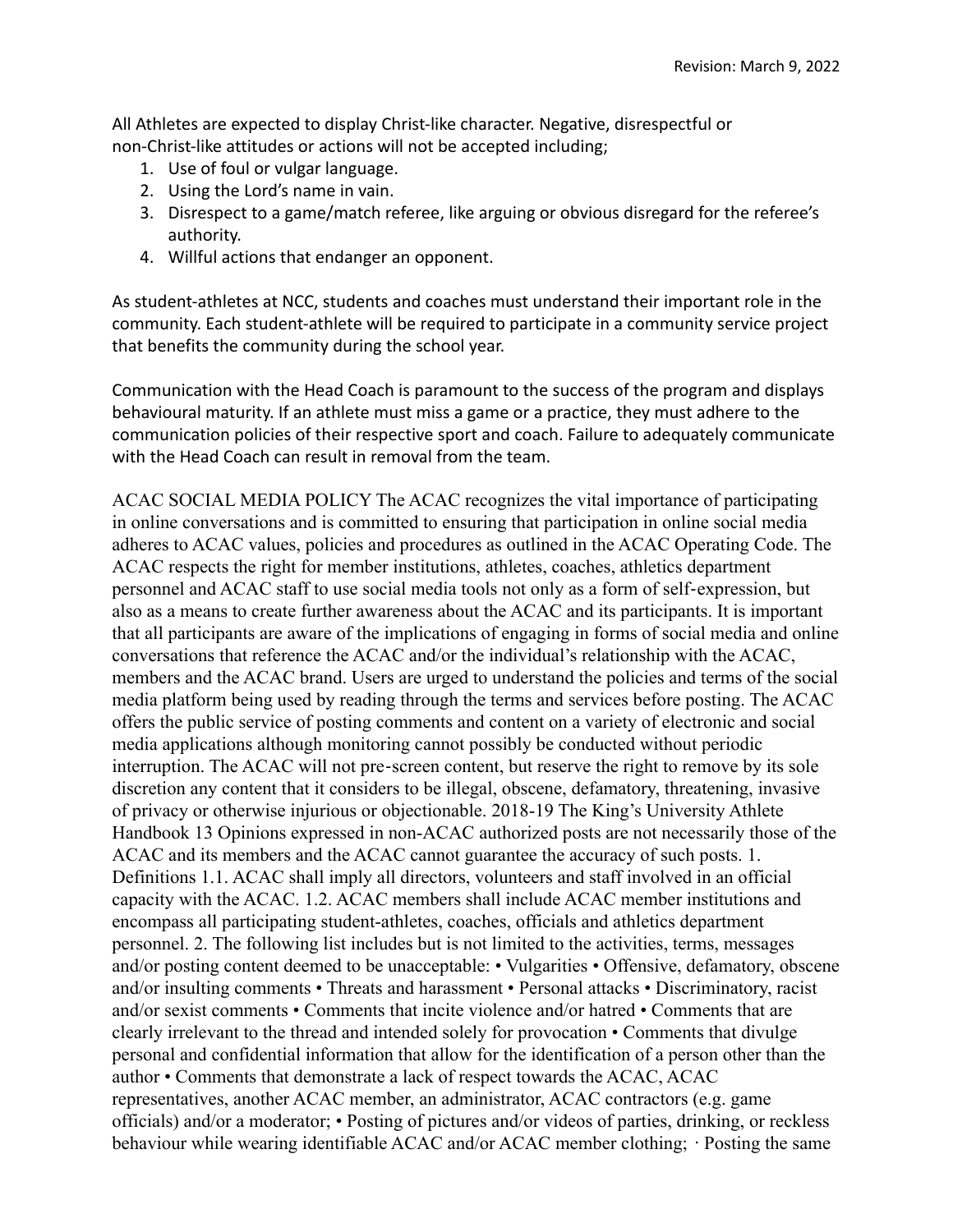message in repetition; • Promoting a third party business/enterprise that does not pertain to the ACAC or the topic of discussion; • Creating social media accounts that may be perceived as impersonating an official ACAC channel. 3. In addition to ACAC social media interfaces, social media may include (but is not limited to): • Social networking sites (e.g. Facebook, MySpace, LinkedIn, Google+, Tumblr, Bebo, Yammer) • Video and photo sharing websites (e.g. Flickr, Snapchat, YouTube, Instagram) • Blogs, including corporate and personal blogs • Blogs hosted by media outlets (i.e. comments posted to news stories) • Micro‐blogging (i.e. Twitter) • Wikis and online collaborations (i.e. Wikipedia) • Forums, discussion boards and groups (i.e. Google Groups, Forums) 2018-19 The King's University Athlete Handbook 14 • Video or podcasting and Instant messaging (including text messaging) 4. Expectations for Personal Behaviour in Social Media There exists a clear distinction between speaking "on behalf of the ACAC" and speaking "about" the ACAC. This set of 5 principles refers to those personal or unofficial online activities where an individual might reference the ACAC. 4.1. Adhere to all applicable policies. All members are subject to the ACAC's Code of Ethics in every public setting. 4.2. Every individual will be held responsible for his/her actions and will be accountable for anything posted that can potentially tarnish the ACAC's or any member's image. All are encouraged to participate in the online social media space, but are cautioned to exercise sound judgment and common sense. Please make certain to include the following disclaimer to each profile or platform used where the author can be identified as related to the ACAC: "The views expressed on this article/commentary/twitter feed/blog are the views of the author alone and do not reflect the views of the ACAC". 4.3. Act as an agent of the ACAC even if you are not an official online spokesperson for the ACAC. If you encounter positive or negative remarks about the ACAC or its online brand which you deem to be noteworthy, you are encouraged to share them by forwarding said message to the ACAC office at office@acac.ab.ca 4.4. Let subject matter experts respond to negative posts. Occasionally one may encounter negative or disparaging posts about the ACAC, its members or its brands, or observe third parties attempting to initiate negative conversations. Unless you are an authorized online spokesperson on the matter, avoid the temptation to react. Forward the post(s) content to the ACAC office to investigate these comments. 4.5. Be conscious when intersecting business and personal commentary online. The ACAC respects the right to freedom of speech but it must be understood that anyone has access to content posted online. When using social media, an individual is expected to model appropriate behaviour in accordance with the individual's role and status in connection with the ACAC. This is particularly important when publishing information online that can be seen beyond friends and family, and understand that information originally intended just for friends and family can be forwarded. It's possible for everyone to see what is posted on these platforms including sponsors, rivals, and fans. 5. Non-adherence to these guidelines may be considered an ACAC Code of Ethics violation. Violators may be subject to discipline under the ACAC Code of Ethics Policies. Removing content from social media after it has been posted (publicly or privately) does not preclude the violator from being subjected to ACAC disciplinary action.

#### 12. School Attire and Game Day Clothing:

All Athletes are expected to be in the full school uniform the day of games before and after contests unless prior permission has been obtained from the Director of Athletics or Principal's office. Shirts and ties are allowed on game days based on a team decision. **See Attachment 1:1**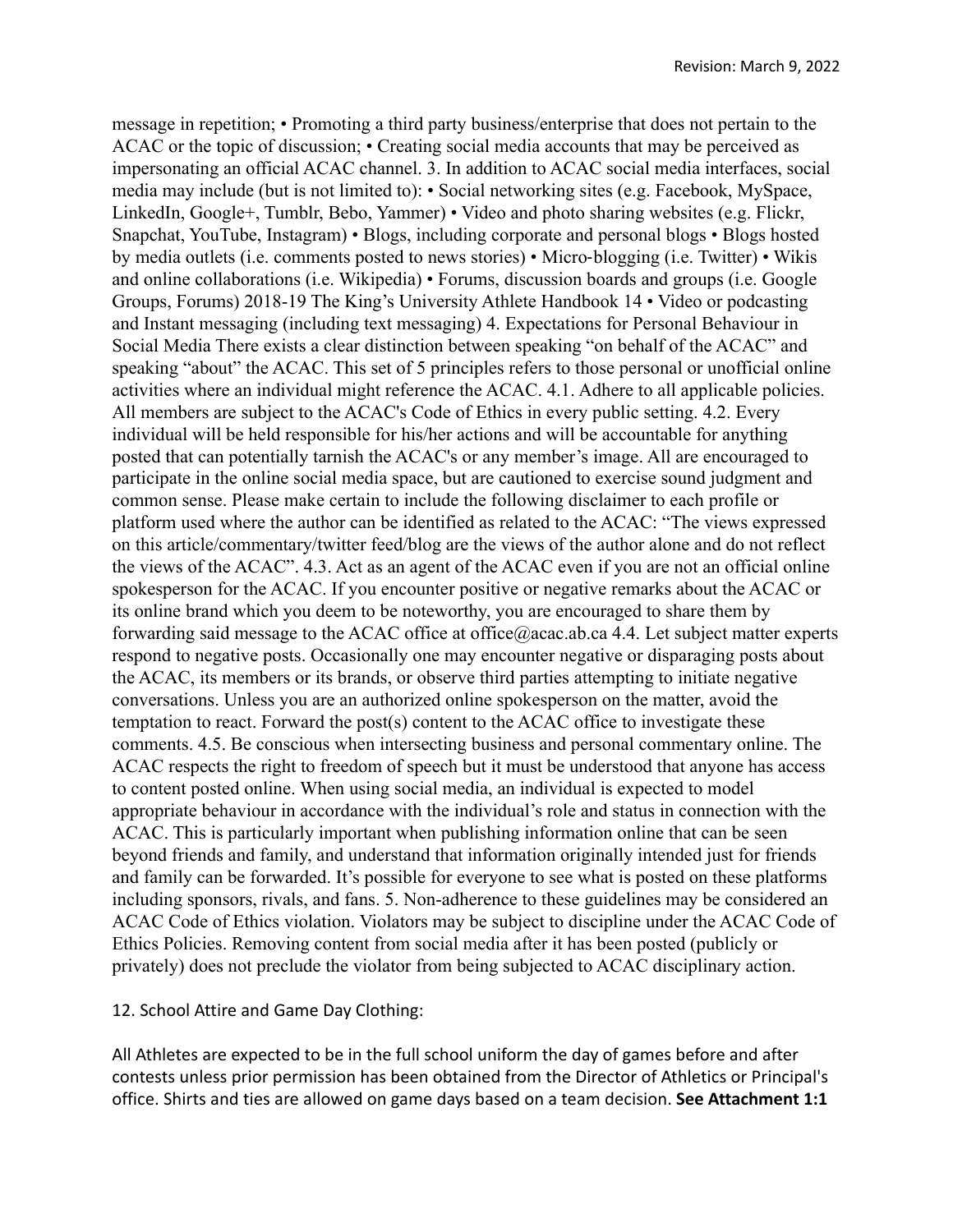#### 13. Early Dismissal

It is the student athlete's responsibility to notify each classroom teacher of his/her absence due to an athletic event 48 hours prior to the departure day. The student is responsible complete all work, assignments and tests missed because of the absence. A sport absence does not constitute a valid excuse for late work.

#### 14. Playing-Time Philosophy:

High School athletics is about foundationally using the players in the role that they best fit for the good of the team as determined by the coaching staff. It is not expected that every athlete will play in a game or match. In some cases, a coach may choose to keep additional athletes as practice players as opposed to cutting them from the team. It is important to remember that playing on a team is a privilege, not a right. The head coach will utilize the best combination of players in a game to help him/her and the team meet the needs and goals of the athletics program.

#### 15. Policy on Use of Students in Photos and Video (Livestream)

Photos and video footage of students adds significantly to the communication value of school publications, media productions, and web sites. It is the school's desire to share the achievements and recognition earned by students with the broader community and local media. This effort can be aided using photos or video footage showing students involved on the court or field of play. Unless notified in writing of an objection by a parent, legal guardian, or student 18 years or older, photographs and video footage of students and/or names may be posted in school-produced materials including printed publications, media productions, and websites.

If parents do not wish photographs or videos (live stream) of their student to be used in these mediums, they should send an opt-out email to the Athletic Director jkryger@niagaracc.com. Please be aware that opt-out requests are valid for the current school year and must be renewed at the start of each new school year.

16. Parental Support and Guidelines:

NCC Athletics strives to partner with parents in using the vehicle of athletics for the training of life lessons in their son/daughter. Parents are asked to pray for their son/daughter; his/her team, and the team coaches. Parents are also encouraged to honour the school and Jesus Christ in their verbal and non-verbal actions during their support of NCC at athletic contests home or away. Parents are welcome to conference with the coach on their son or daughter's individual development and progress. Parents are asked to not communicate with any of the program's coaches within or after 24 hours of a game, especially regarding playing time, game strategy, or any issue regarding the competition. Any coaching complaints, positive feedback, suggestions or worries can be brought to the Director of Athletics at any time by contacting him/her via email or phone.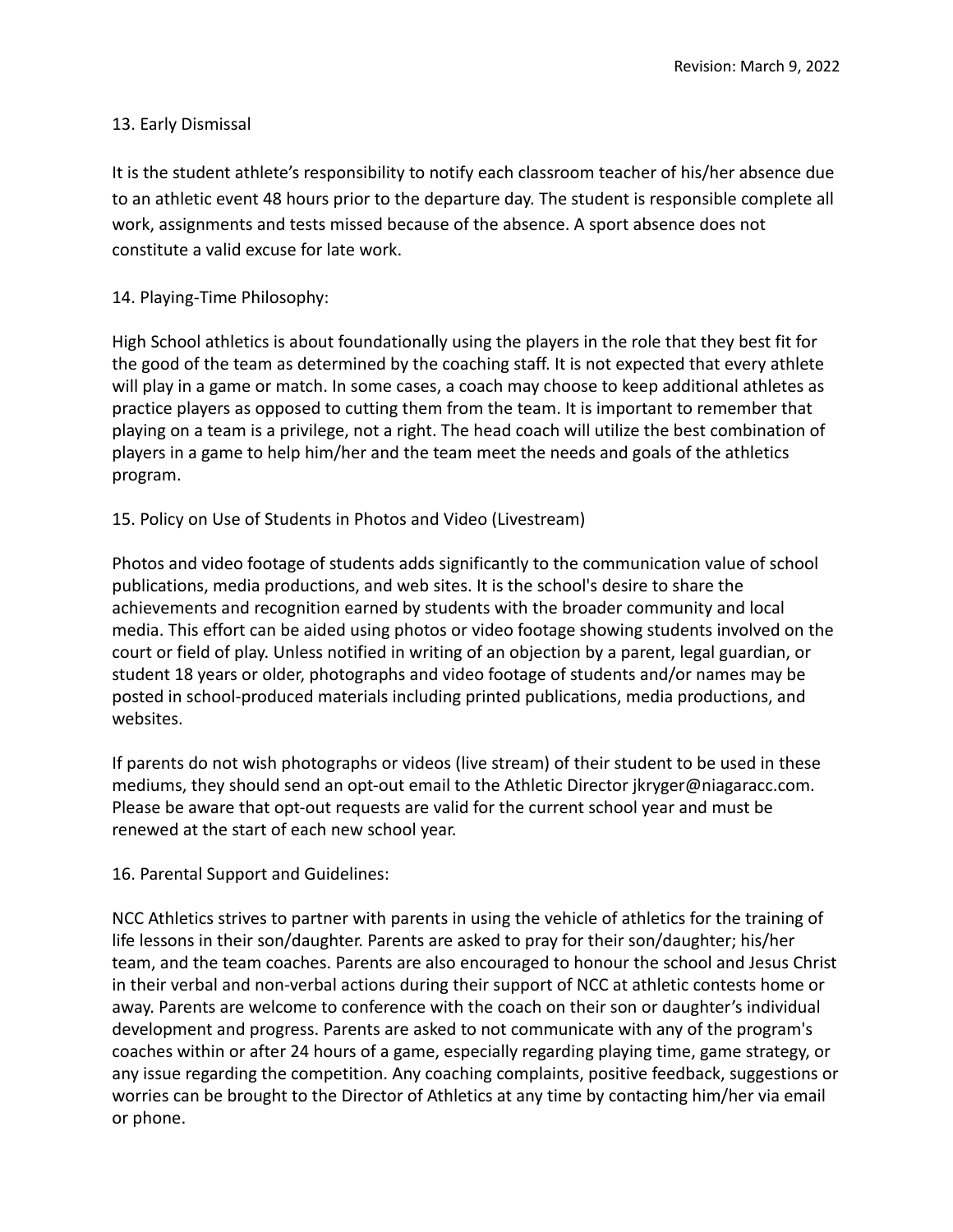#### 17. Chain of Events for Athletic Conflicts

During a season it is not uncommon for issues to arise within teams or amongst players and coaches. In the event an issue occurs, the communication should take place as follows;

- 1. The athlete should discuss the issue with the head coach and try to come to an understanding. If the above discussion does not provide an adequate conclusion to the issue, the parent should meet with the coach to discuss the issue.
- 2. If the above discussion does not provide an adequate conclusion to the issue, the athlete and or parent should discuss the matter with the Athletic Director.
- 3. If the above discussion does not provide an adequate conclusion to the issue, the athlete and parent should discuss the matter with the Principal and Athletic Director.

#### 18. Athletic/Activity Conflict Policy

In the event of a conflict between two teams or a team and a school activity, the coaches, program leads, and athletic director will meet upon being informed of said conflict by the student-athlete.

The purpose of this meeting will be to determine possible resolutions by using the following criteria;

- 1. League, Playoffs, Zone, Regional or Provincial competitions or games should have priority. If two similar events occur on the same date, the participant will perform in the event which has the greatest importance toward the team, group, or individual event or outcome. If both events are of equal importance to both parties then the decision will be left up to the student.
- 2. Consideration should be given as to how the loss of the individual will affect the group or team concept and the total function of the program before a decision is made. Regularly scheduled contests or performances over any type of practice session or exhibitions will always take precedent.
- 3. It is expected all school-related activities take precedent over non-school activities.
- 4. The student may not be penalized in the event a conflict still exists after all options have been exhausted or for missing out on a conflicted game or practice.

#### 19. Suspensions/Discipline

A Head Coach or Director of Athletics may at any time and without notice reprimand an athlete, suspend the athlete from the team, or impose conditions of probation on the athlete's continued participation on the team if the student-athlete has engaged in misconduct or violated policy. The conditions of a suspension will be dealt with on an individual basis by the NCC Athletics Disciplinary Board.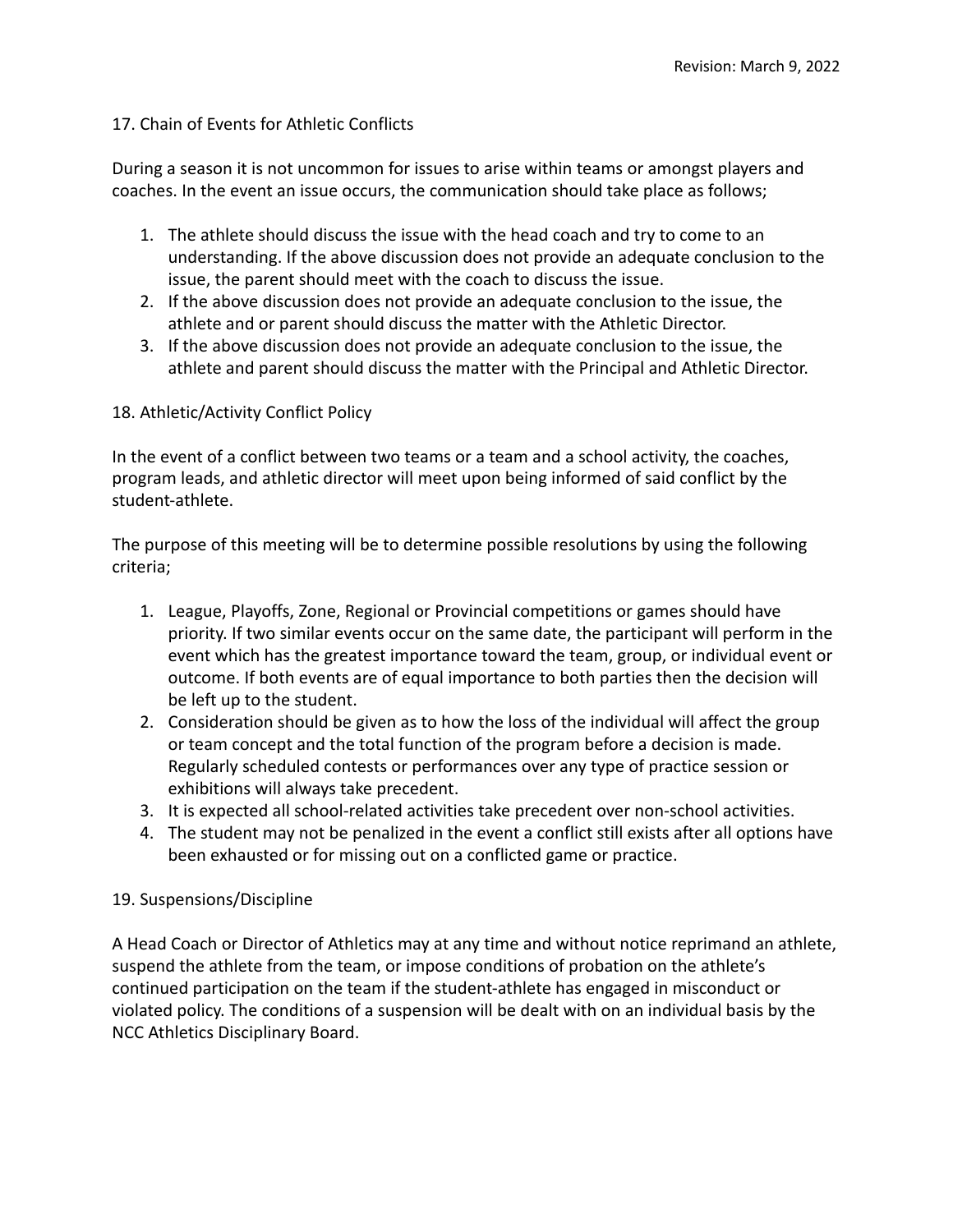#### **CODE OF ETHICS AND CONDUCT**

Athletics plays a significant role in the holistic education of student-athletes. It is a powerful tool to develop leadership skills and godly character. Therefore, every effort should be made to demonstrate the highest standard of excellence and commitment.

Therefore, relying on God, with the help of my coaches and teammates, I will strive to;

- 1. Follow all guidelines of the Ontario Federation of School Athletics Associations letter and spirit and place myself in compliance with the association and its members.
- 2. Treat coaches, administrators and officials with respect as the authority figures placed over me as I represent NCC and OFSAA
- 3. Treat fellow students and athletes with respect and celebrate diversity regardless of gender, ethnicity or cultural background.
- 4. Instill godly character in my teammates by demonstrating high standards of personal honesty and integrity
- 5. Accept responsibility for my behaviour and performances in the academic and athletic arena.

*"Don't let anyone look down on you because you are young, but set an example for believers in speech, in life, in love, in faith and purity." 1 Timothy 4:12*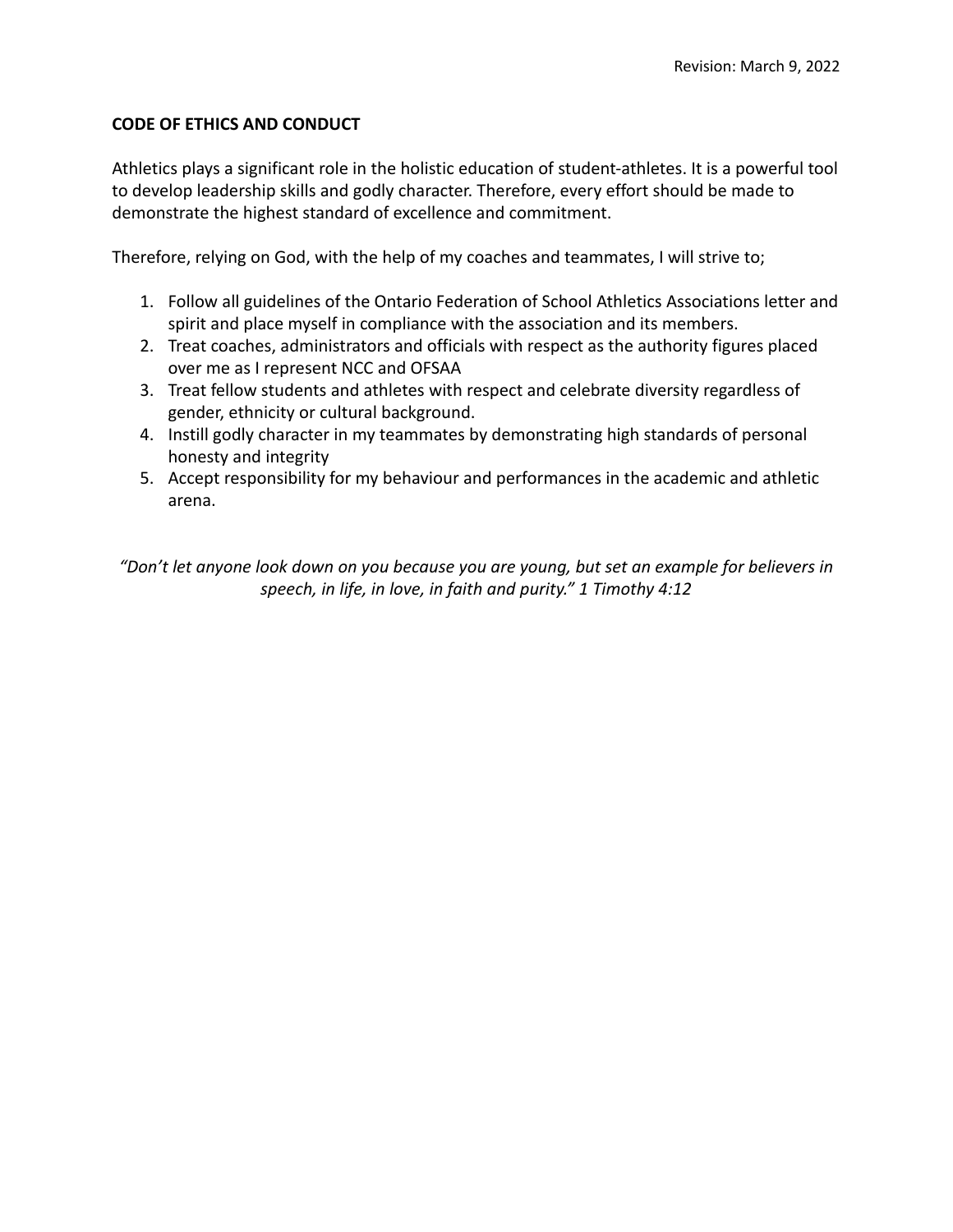#### **Game Day Dress Code**

Game-day team attire at NCC is a recognized and a quickly growing tradition. In an effort to build school spirit and recognize the competition student athletes will be participating in that day, NCC has prepared the following dress code for student athletes on game days;

Student Athletes are to be neat and clean in appearance and are permitted to wear Business attire on game day at the discretion of the Coach.

"Business Casual" attire means

∙ A long or short-sleeved dress shirt with a tie. Shirt must always be tucked in.

∙ Clean dress slacks or khaki pants (no side pockets). No jeans or athletic pants.

∙ Teams can choose to wear team issued jackets/pants at the discretion of the coach.

∙ Appropriate shoes and socks, including dress shoes, dress boots, or other presentable shoes, but not including sneakers, sandals, flip-flops, or work boots.

∙ Ladies business attire includes dress skirt (no shorter than three inches above the middle of the knee) or dress slacks and dress shirt/blouse. No leggings stretch pants or above the knee skirts (shorter than three inches above the middle of the knee).

**Excluded Game Day Items:** The following are items that may not be worn during the academic school day.

∙ Shorts of any kind

- ∙ T-shirts, jerseys, or sports apparel.
- ∙ Headgear of any kind (caps, hats etc.)
- ∙ Sunglasses while indoors
- ∙ Headphones while indoors

NCC team warm-up jackets/pants may be worn during the academic school day at the discretion of the Coach. Any violation of the above policy may result in the player missing the game and/or losing playing time. All players "out of game day uniform" are subject to the NCC dress code policy as it relates to detentions and discipline.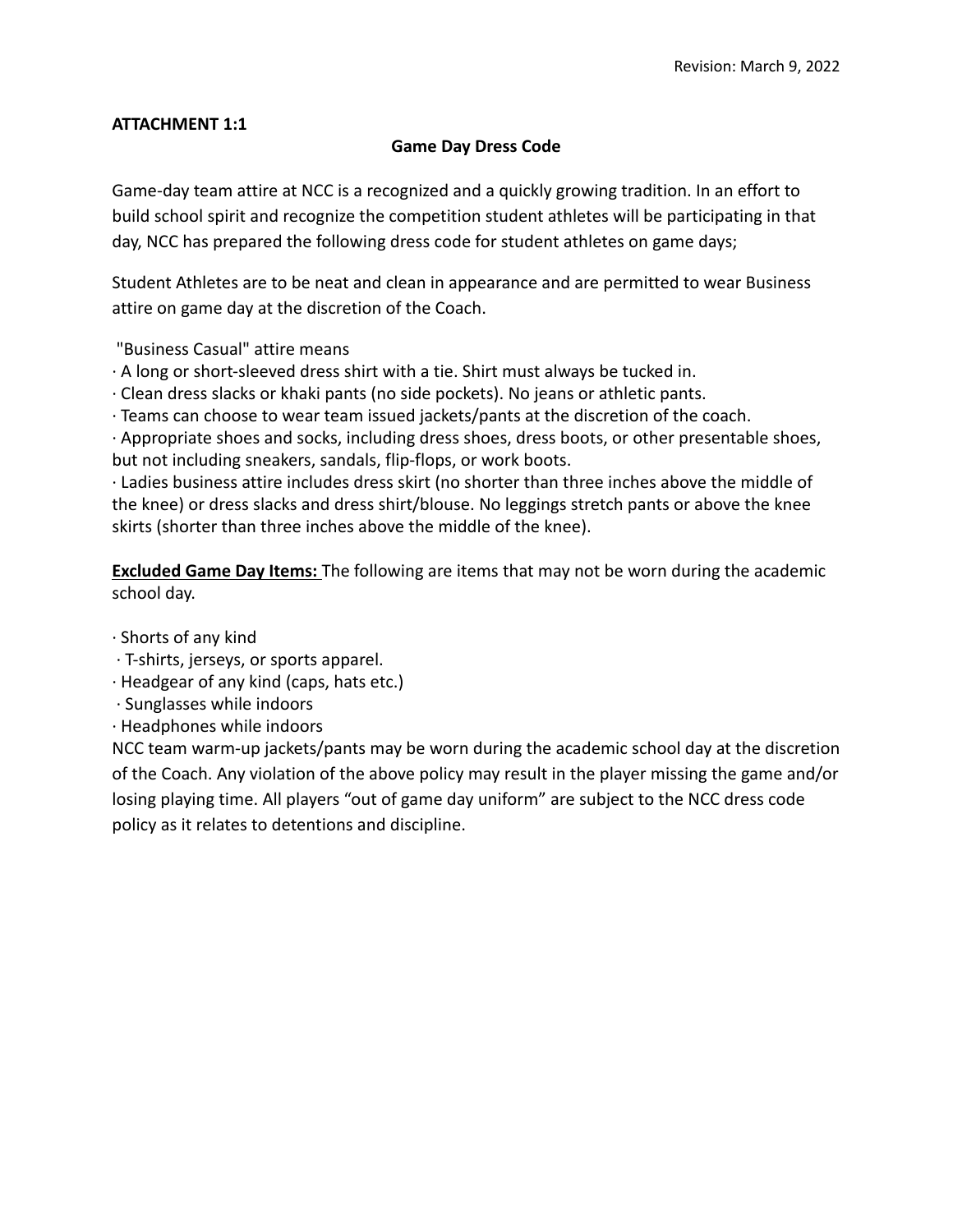#### **Athletics Travel Release Form**

| Name: (student athlete)                                                                                         |         |                                             |        |               |
|-----------------------------------------------------------------------------------------------------------------|---------|---------------------------------------------|--------|---------------|
| is a member of the Boys/Girls                                                                                   |         | team at Niagara Christian Collegiate (NCC). |        |               |
| I will not be traveling with the above listed NCC team To/From (circle one or both) the<br>competition/event at |         |                                             |        | (location)s)) |
| on                                                                                                              |         |                                             |        | (date(s))     |
| I will be traveling with (check one)<br>Name of person(s) traveling with                                        | Parents | Family                                      | Myself | Other         |

I (we) assume full responsibility in making alternative travel arrangements. NCC has offered to provide transportation to and from the competition/event, but I(we) refuse this offer and agree to accept all risks of personal injury which may result from my(our) decision to use alternative arrangements.

I (we) understand that Niagara Christian Collegiate and its affiliates are not responsible for any injury or accident that may occur. Furthermore, I(we) assume responsibility for all activities before the above-mentioned student athlete joins or once he/she leaves the supervision of the team and coaching staff.

| Student Athlete Signature                                                              | Date |  |
|----------------------------------------------------------------------------------------|------|--|
| Parent Signature<br>(if under 18 years of age a parent/guardian signature is required) | Date |  |
| Athletic Director Signature                                                            | Date |  |

*\*This form must be on file with the Athletics Director 24 hours before departure of noted trip.*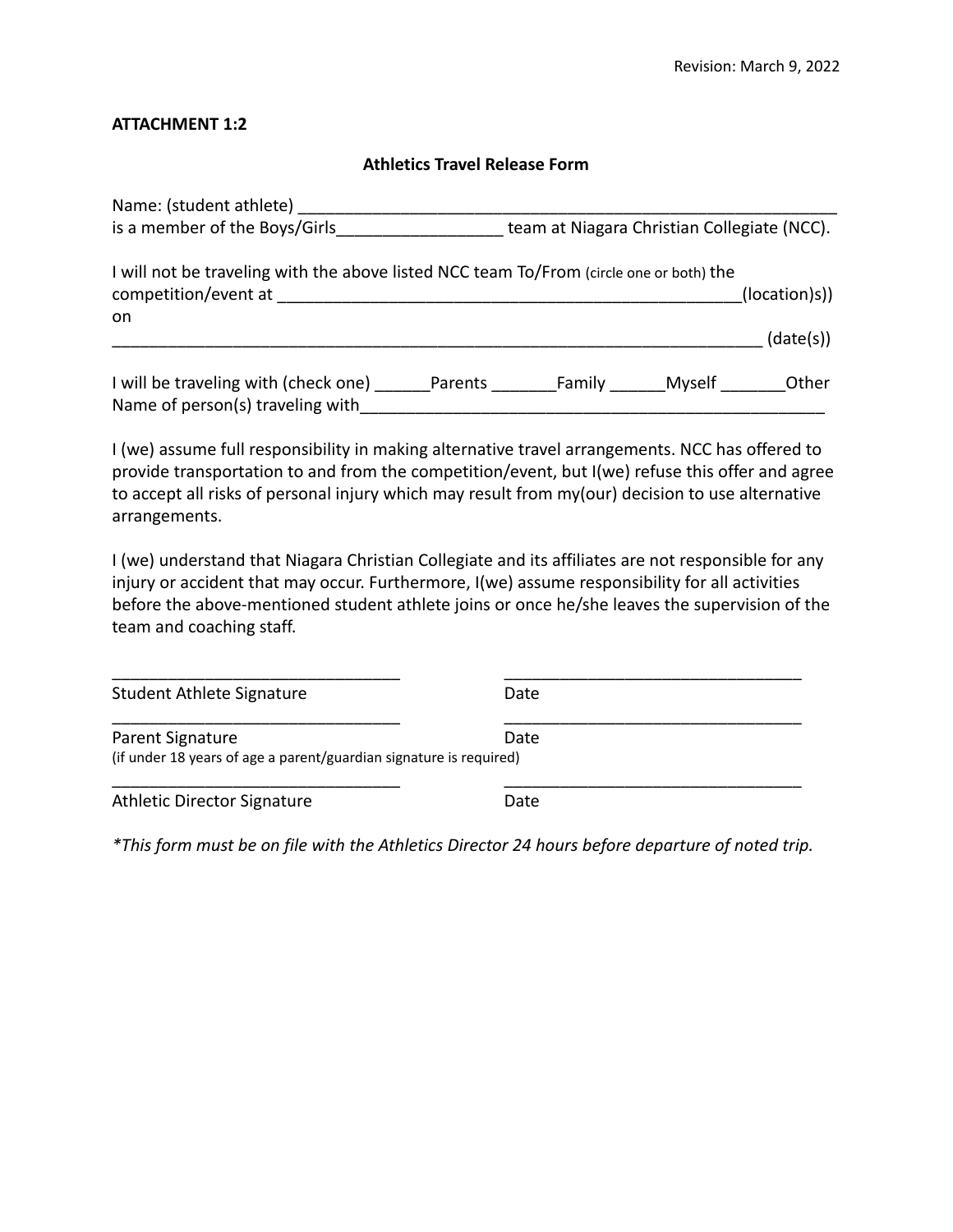# **NCC ATHLETICS TRAVEL & HOTEL POLICY**

NCC Athletics is committed to providing a positive and safe athletic experience for athletes, coaches, and employees through its travel arrangements while representing the athletic department, and the school. Consistent with the *Athletics Code of Conduct (Student Athlete Handbook)*, student athletes are not only representatives of their sport, but are considered ambassadors of Niagara Christian Collegiate and the Department of Athletics.

# **STUDENT ATHLETE EXPECATATIONS**

All student-athletes must travel as a part of the team contingent and must always be accompanied by a member of the coaching staff or a designated NCC Athletics staff member. Athletes can request permission to travel separately from the team. This request must be submitted in writing/email to the Head Coach a minimum of 48 hours prior to departure for competition. If approved by the Head Coach, request needs be forwarded to the Athletic Director for final approval

In the event of an accident, the individuals identified as your "emergency contacts" will be informed by the Department of Athletics in an appropriate manner and timeline. All parties traveling must carry proper identification and Provincial Health Card. For international students proper approved insurance must always be carried.

Teams should be reminded that they are in the public eye when traveling and their dress code and behavior should reflect NCC. Athletes are responsible for insuring that their hotel room is left in a neat an undamaged state. No items are to be removed other than those which you have brought with you. Only team members or coaching staff are allowed in your rooms. Student-athletes are not allowed to have any guests in their rooms at any time and agree not to willfully damage the property of others, which would include, but not limited to: hotel rooms, facilities at other schools, and transportation vehicles.

The school is responsible for accommodation charges only. Any additional charge (i.e. long-distance calls, room service, and/or movie rentals) will be the responsibility of the individual or list members and paid upon check-out. **Drugs, alcohol and tobacco products are always strictly forbidden**.

NCC Athletes agree and are committed to behaviour that will enhance the image of NCC by treating your teammates, opponents, officials, spectators, and the public in general with respect and dignity, which would include but is not limited to: Refraining from and eliminating sexist, racist or discriminatory language and/or behaviour. NCC Athletes also agree to abide by the rules and regulations set out by OFSAA, SOSSA, NCC and the sport governing body.

\_\_\_\_\_\_\_\_\_\_\_\_\_\_\_\_\_\_\_\_\_\_\_\_\_\_\_\_\_\_\_ \_\_\_\_\_\_\_\_\_\_\_\_\_\_\_\_\_\_\_\_\_\_\_\_\_\_\_\_\_\_\_\_\_\_

STUDENT ATHLETE SIGNATURE (DATE) PARENT OR GUARDIAN SIGNATURE (DATE)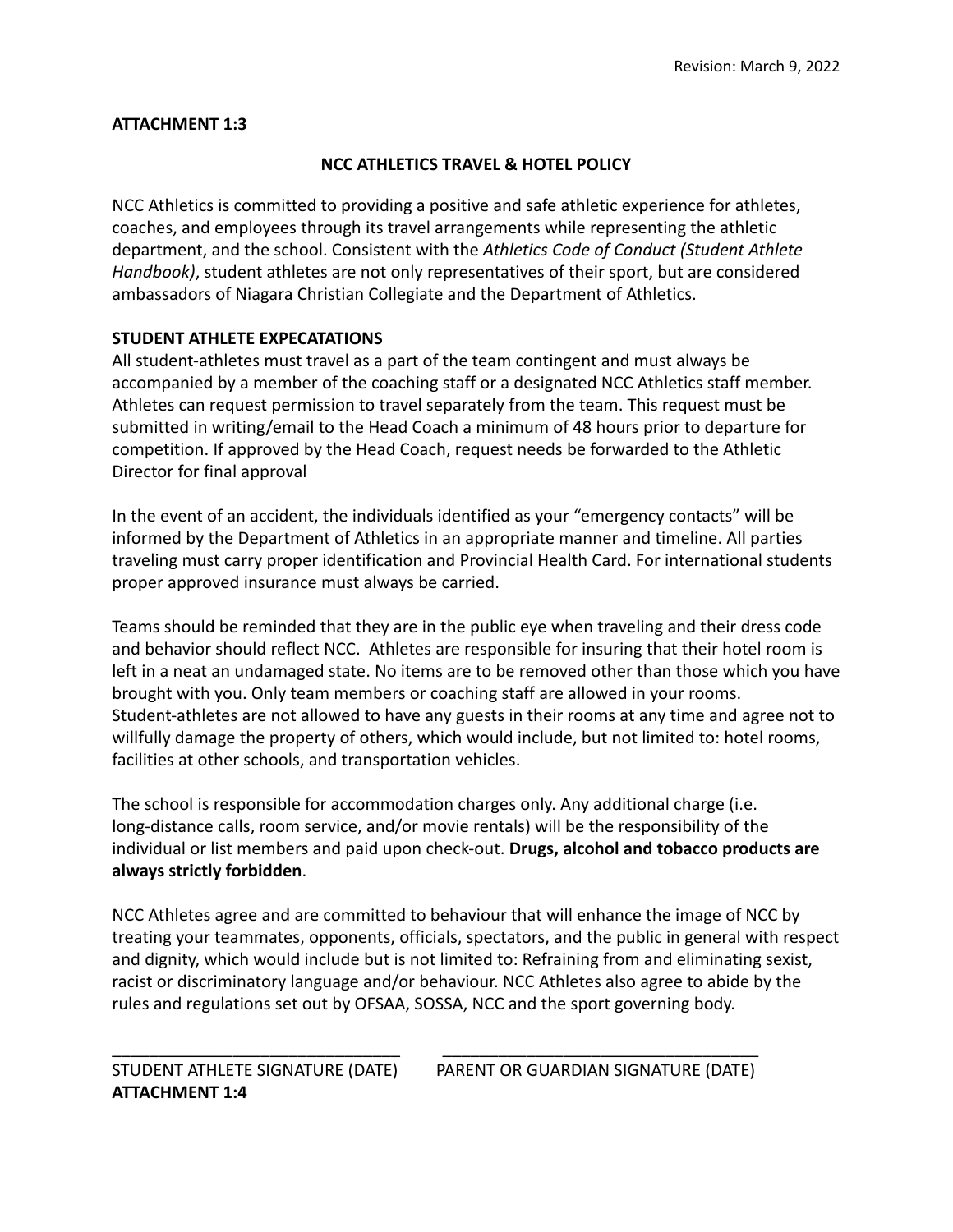# **PROCEDURE WHEN SPORTS TEAMS RETURN TO CAMPUS LATE (MEALS)**

Coach or designated athlete leader must call the kitchen (Ext 2233) before 6:00pm and let the staff know what time the team is expected to be back on campus and the number of meal plan players.

- If teams arrive by 6:30 the Kitchen staff will put food aside for them and student athletes are expected to eat in the Cafeteria.
- For teams returning after 6:30pm the Kitchen staff will prepare takeout's and the student athletes can pick them up in the Cafeteria upon return to campus.